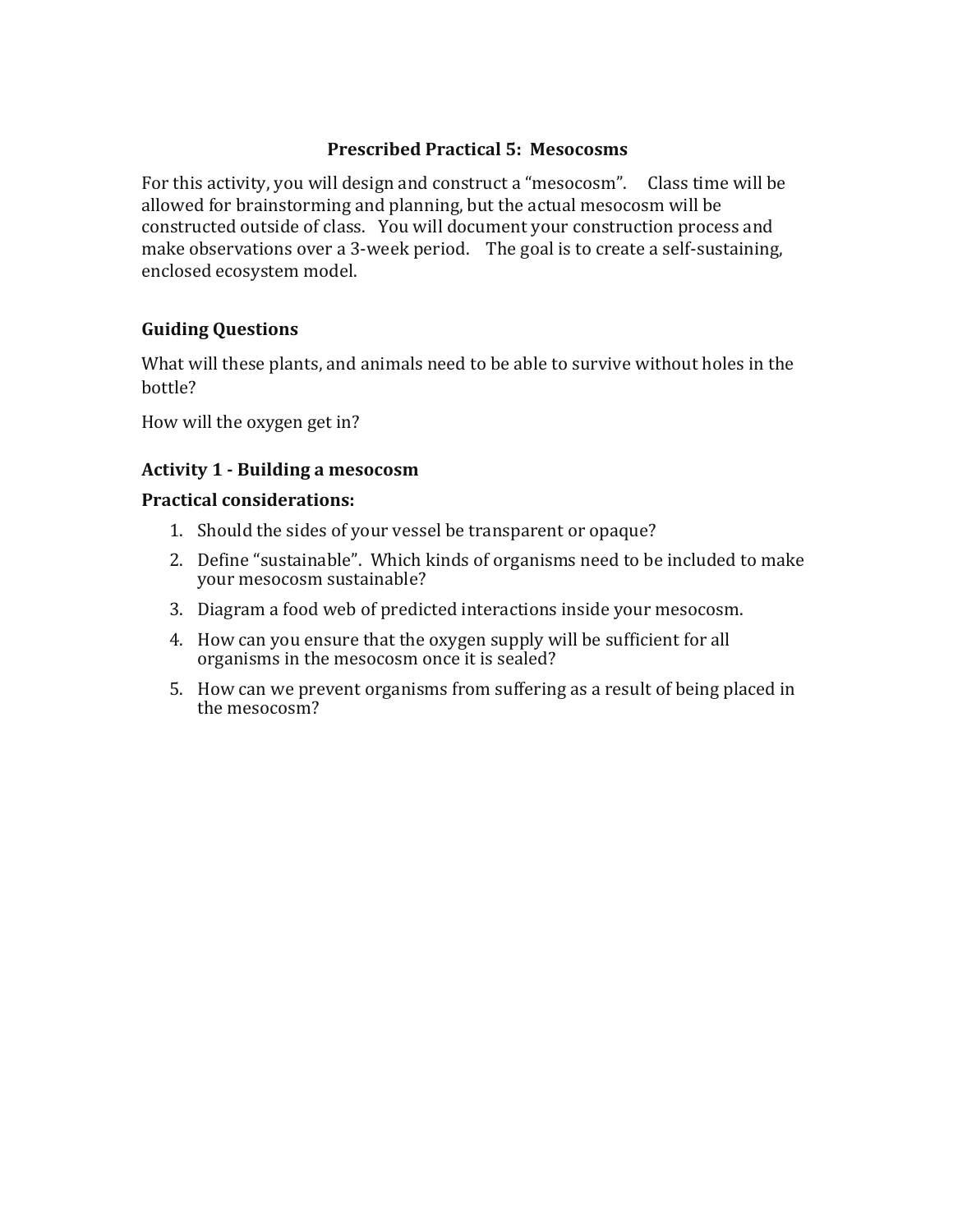**Document your brainstorming here:**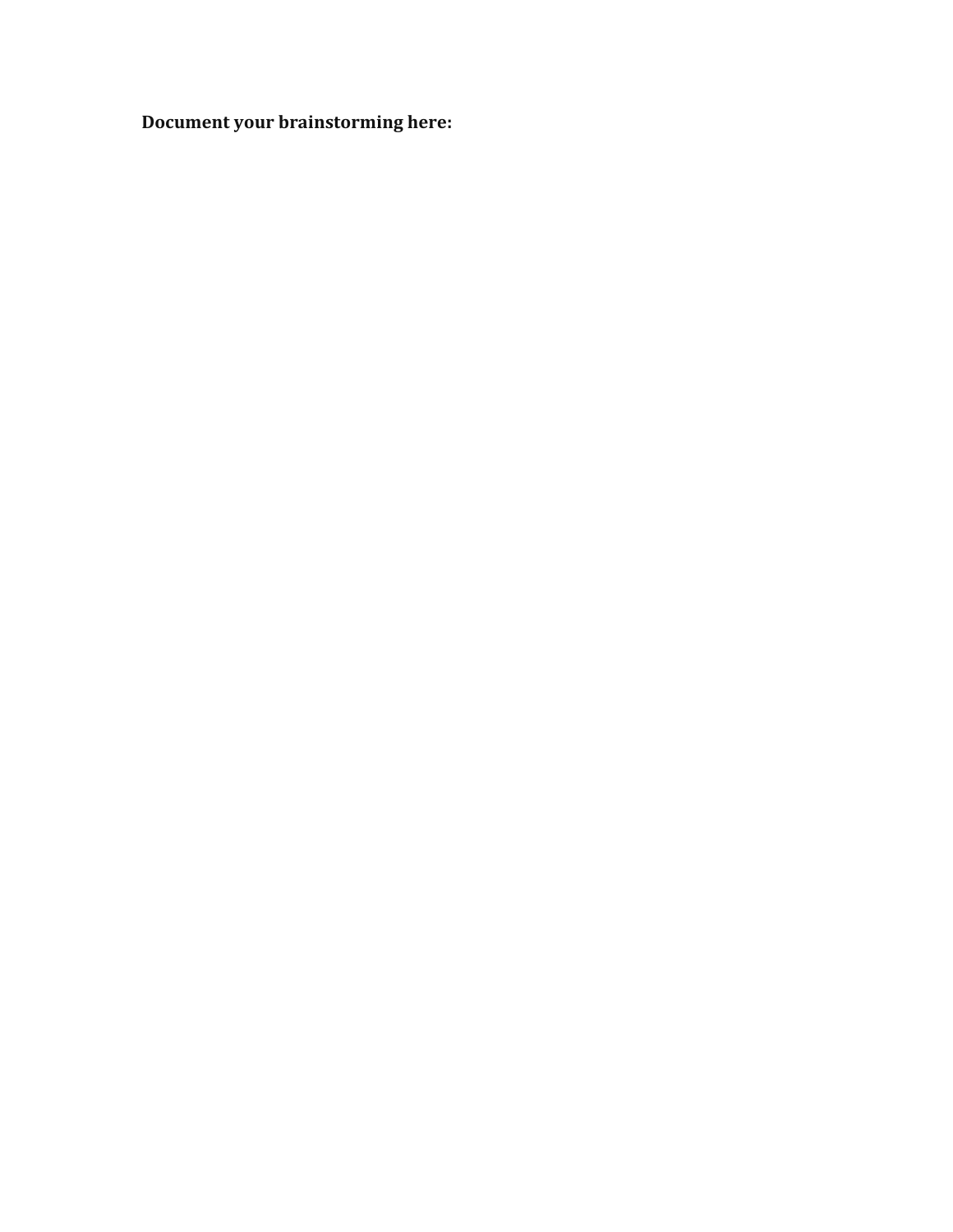# **Activity 2 - Experiment with your mesocosms**

Mesocosms have been used in research to test the effects of herbicides and other pesticides, to evaluate climate change effects and for many other purposes. Aquatic mesocosms are particularly common.

Use your design to perform a long-term investigation.

Here are some ideas.

- **I.** Make identical mesocosms and put them in positions with varying **conditions,**
- 1. Increasing light levels. Is there an optimum light level?
- 2. Increasing temperatures. If there is more condensation like rain clouds do the plants grow better?
- 3. Movement, tip or shake the bottles to see the effect of water movement.

# II. Make a range of mesocosms and change one component as an independent **variable.**

- 1. Put increasing amounts of plant material in, and record the longevity of the mesocosm.
- 2. Add more and more water to each mesocosm, is there a minimum amount needed.
- 3. Add more species of plant, or more species of animals.
- 4. Add some rotting compost to the soil. Watch to see the emergence of fruit flies or the presence of maggots
- 5. Connect the water section to the plant section with string, or a piece of wood.
- 6. Mix seeds with the soil, with different amounts in each bottle.
- 7. Add an increasing amount of sediment / sand into the water.

### **III. Measurement that may be possible**

- 1. Test the water for pH or nitrates at the beginning and the end of the experiment.
- 2. Measure the mass of plants at the beginning and end.
- 3. Count the leaves, or the number of animals.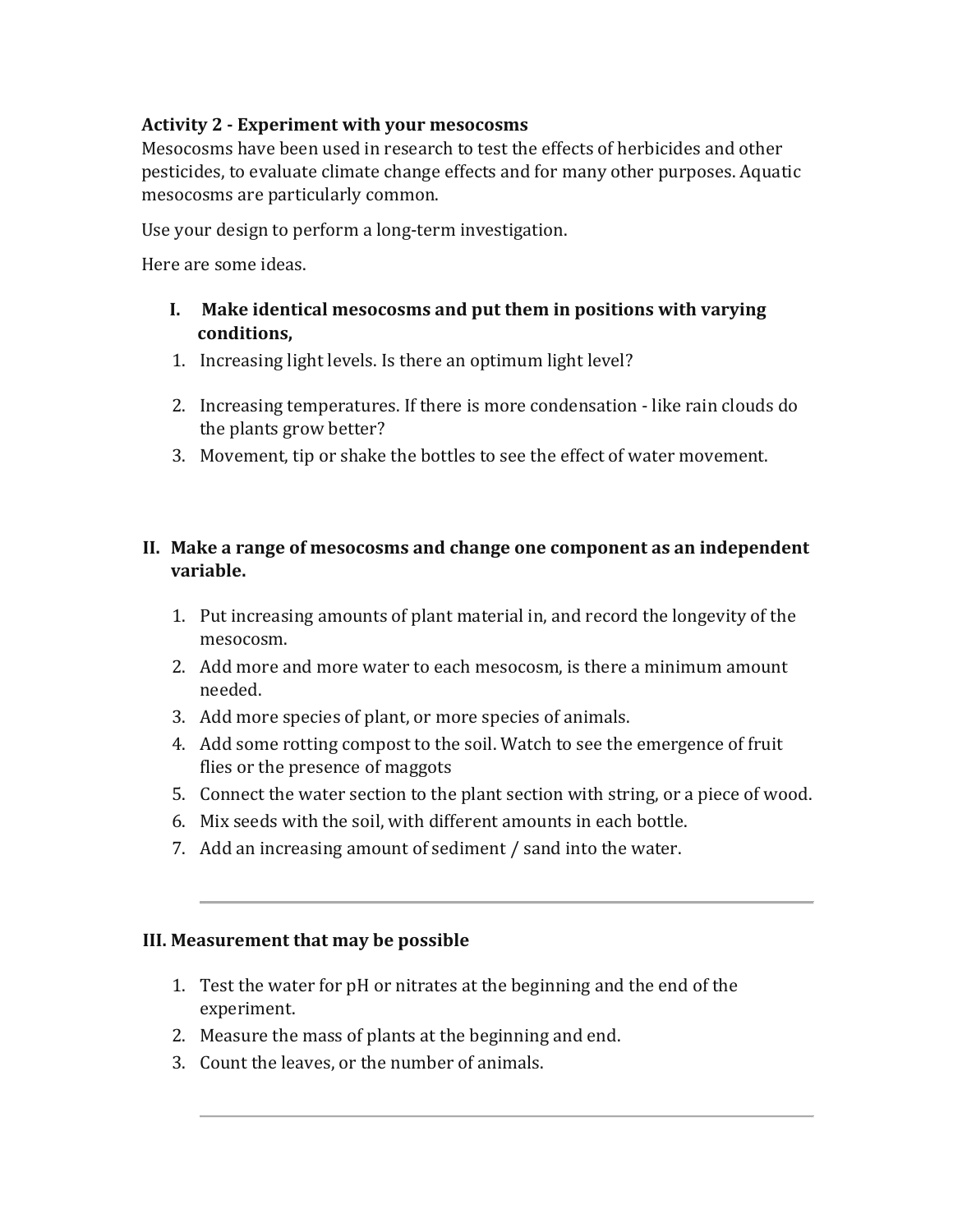**Document your Experiment plan here:**